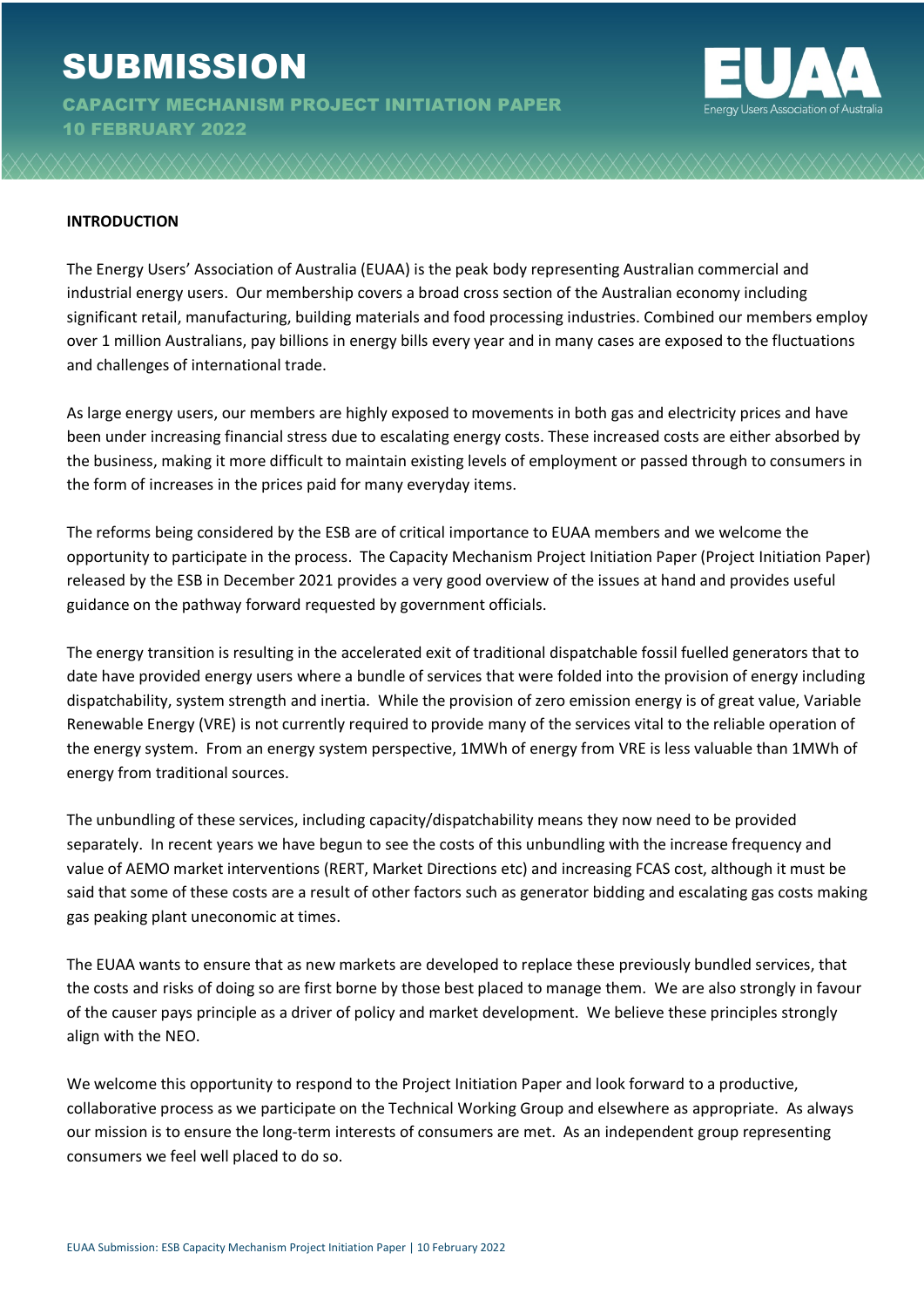

## **ASSESSMENT CRITERIA**

| <b>CRITERIA AND DESIGN PRINCIPLES</b>                   | <b>EUAA RESPONSE</b>                                      |
|---------------------------------------------------------|-----------------------------------------------------------|
| Achieving the optimal level of reliability: a mechanism | Partially Agree. We are concerned that a "political       |
| should achieve the level of reliability that consumers  | reliability standard", directed by governments (such as   |
| and governments value.                                  | the interim reliability standard), does not reflect the   |
|                                                         | balance of cost v reliability that consumers are          |
|                                                         | prepared to accept. Therefore we do not believe it        |
|                                                         | appropriate that government and or political reliability  |
|                                                         | objectives should be included as part of the criteria and |
|                                                         | design principles. The level of reliability must be       |
|                                                         | dictated by a true independent source via a               |
|                                                         | transparent process. Therefore, the existing Reliability  |
|                                                         | Panel is a good place to start.                           |
| Appropriate allocation of risk: a mechanism should      | Agree. The principle of causer pays should be at the      |
| efficiently and appropriately allocate risks.           | forefront of this. The allocation of cost and risk to     |
|                                                         | those in the best place to manage them is paramount       |
|                                                         | to an equitable outcome for consumers.                    |
| Technological neutrality: a mechanism should be         | Agree. EUAA are a technology neutral organisation.        |
| technologically neutral while recognising the rapid     |                                                           |
| pace of change, noting there are design principles      |                                                           |
| which relate to these criteria that will be addressed   |                                                           |
| during the process.                                     |                                                           |
| Minimise regulatory burden: a mechanism should          | Agree. However minimising regulatory burden should        |
| minimise the regulatory burden for market participants  | not be code for poor processes, reduced transparency      |
|                                                         | and lack of accountability. Strong governance and         |
|                                                         | accountability are paramount to winning consumer          |
|                                                         | trust that these reforms are in their long-term interest. |
| Emissions reduction: a mechanism should be              | Agree. The EUAA support the pursuit of net zero           |
| compatible with emissions reduction targets set out by  | targets but this should not exclude allowing traditional  |
| state and federal governments.                          | forms of generation participating as an interim           |
|                                                         | measure while zero emissions technology moves down        |
|                                                         | the cost curve.                                           |

Below we outline what we believe to be three missing elements that we strongly suggest be included in the assessment and design criteria:

- Clear definition of capacity: We elaborate on this later in this submission. A clear definition of capacity will determine the applicability of a capacity mechanism for different industries (i.e. what capacity is needed for what purpose). As the ESB resolves this definition, the key issue will be ensuring that only truly dispatchable entities (including load) are eligible to receive payment and ensure compliance processes support this.
- Least cost: A design criteria that seeks to minimise total consumer costs must be at the forefront of design of any future market or policy. The absence of consumer costs as a consideration makes it difficult for a potential capacity mechanism (or any policy or regulation) to meet the NEO.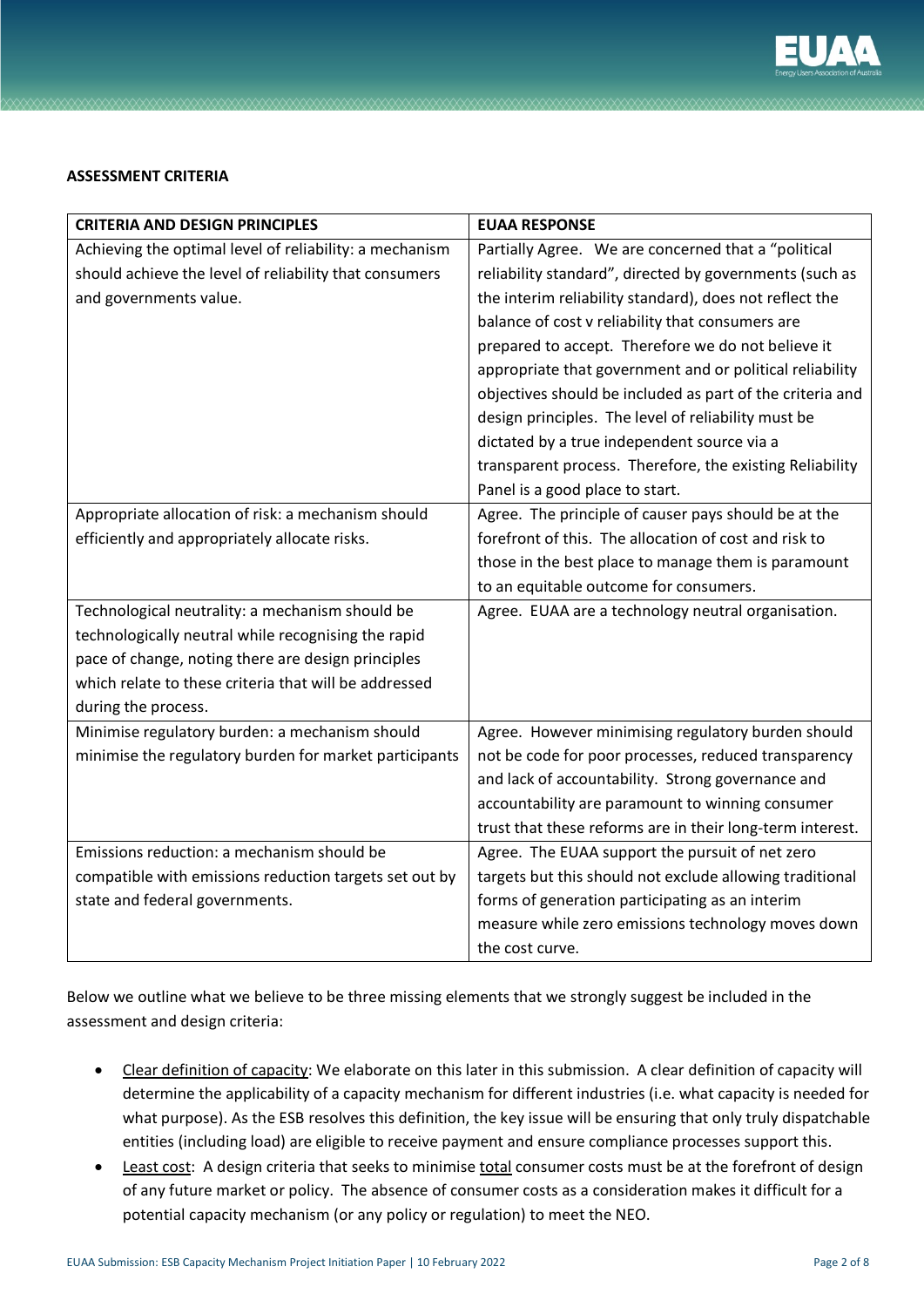

• Capable of dispatch: If an asset is to receive a capacity payment it must be capable of dispatching that capacity (or a specific part thereof) on demand.

## **IMPORTANT ISSUES FOR ENERGY USERS**

After consulting with member companies, following are our initial thoughts on the issues raised in the Project Initiation Paper. We have focussed our comments on what we believe are the most important issues for energy users. As there are still many unanswered questions our views may change over time so we look forward to working with the ESB and our industry colleagues over the coming months as more detail is provided and developed.

## The case for change is yet to be made.

While recognising the ESB are acting on instructions from energy ministers to develop recommendations on a capacity mechanism, we thank you for recognising the concerns raised by the EUAA and others that we feel the case for change has yet to be made and that the need to clearly demonstrate this will be a feature of the work moving forward. It is the view of many EUAA members that based on current data regarding coal retirements, reliability and future investment, we are not entirely convinced that additional mechanisms are needed to address reliability. See for example the most recent AEMO Electricity Statement Of Opportunities (ESOO) and recent MTPASA .

We also note recent media reports<sup>1</sup> stating that:

*"With many large-scale projects set to be operational, utility-scale battery capacity will top 1.1 GW by the second half of 2022"*

*"Costs are declining and operators are being incentivised by energy arbitrage"*

This could indicate that existing market arrangements are sufficient to encourage investments in the type of technology that a capacity market is designed to incentivise.

We note it is challenging to make and support policy decisions without an appropriate and informed evidence base. We look forward to working with the ESB and market bodies over the coming months as further evidence is collected and the true counterfactual is developed.

## What is the true counterfactual?

The NEM has dramatically changed over the last 10 years and will continue to change over the coming years, even more so than previously contemplated. Therefore, we need to assess new market models, such as a capacity market, against what the NEM is likely to be, rather than what the NEM once was.

 <sup>1</sup> https://www.afr.com/companies/energy/australia-s-battery-capacity-set-to-double-within-months-20220206-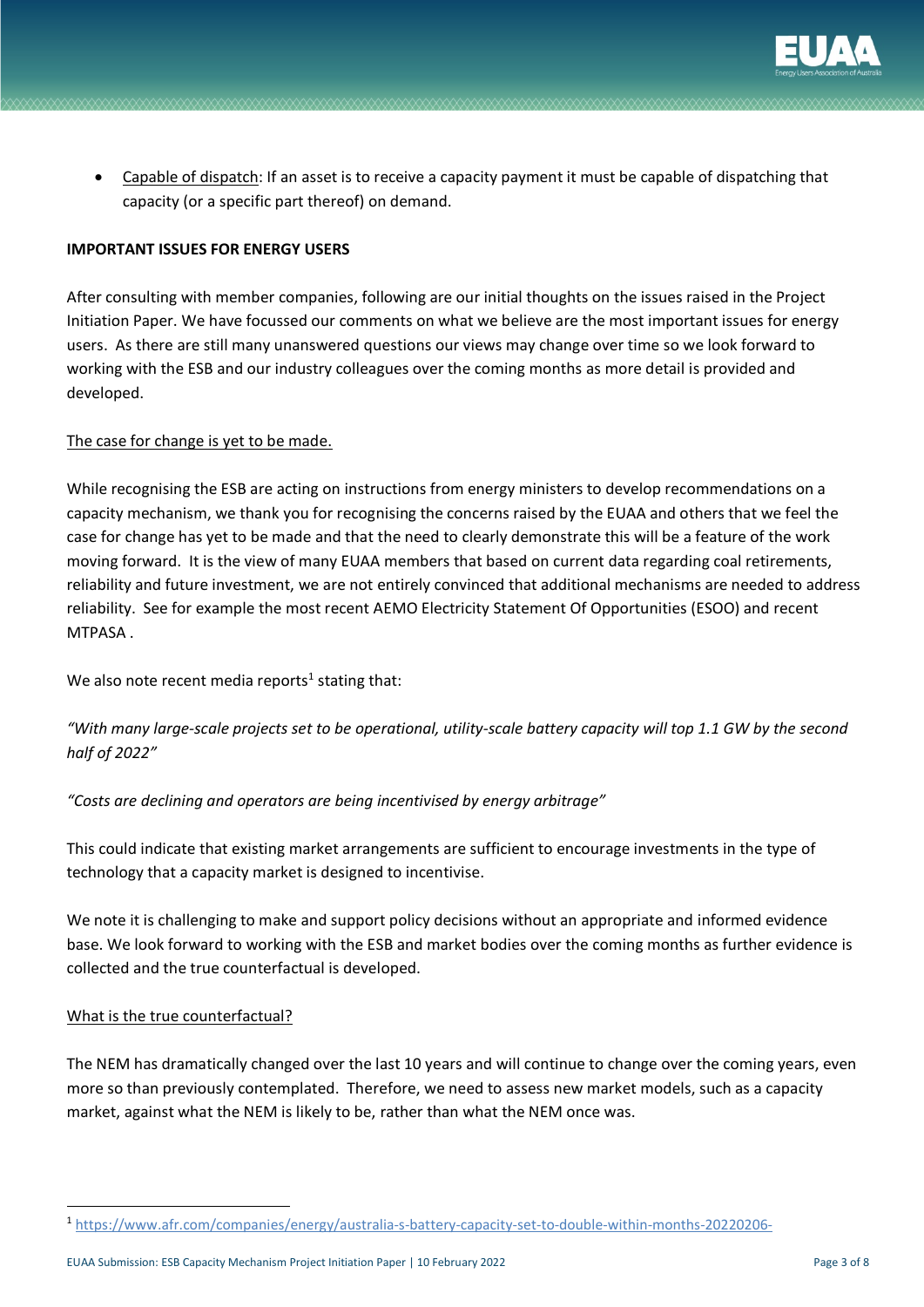

The Project Initiation Paper correctly identifies jurisdictional schemes "are introducing additional uncertainty" into the NEM. These jurisdiction interventions are accelerating transitional issues created in part by rapid deployment of VRE and early retirement of synchronous generation. Ironically, jurisdictional interventions are simultaneously muting signals for market based solutions. This makes it extremely difficult to fully understand the true nature of the problem at hand and what the true counterfactual may be in the absence of these jurisdictional interventions.

For example, the AEMO ESOO and MTPASA continually show that even the significantly stricter interim reliability standard will not be breached in the foreseeable future. We can also observe that significant investment in short duration storage (i.e. large scale batteries) appears to by accelerating. As stated in the previous section of this submission, on the surface it appears existing market arrangements are already delivering the required investments, at least in the interim.

However, we also see initiatives to support storage from State Governments including the NSW Government Energy Infrastructure RoadMap and funding/underwriting support for short duration storage by the Victorian Government. We also see direct investment by the Federal Government in Snowy 2.0 and the Kurri Kurri gas/hydrogen project.

Another recent example of jurisdictional intervention that may hide the true counterfactual is the arrangement between the owners of the Yallourn power station and the Victorian Government that ensured this asset continued to operate in order to maintain a reliable power supply in the short to medium term. While the details of this arrangement have not been made public, it could be reasonably argued that this arrangement amounted to a capacity payment from the state to the asset owners. It could also be reasonably argued that the same outcome could have been facilitated in a more economically robust and transparent manner via a well-functioning and highly liquid capacity market. The lack of transparency means it's virtually impossible to determine the true nature and benefit to energy users of this arrangement.

We are also observing increase costs associated with AEMO interventions over the last few years with the most recent AEMO Quarterly Energy Dynamics Report<sup>2</sup> showing the FCAS and Directions costs increased again in 2021 Q4 to \$181million with total FCAS and Directions costs for 2021 approaching \$600 million.

All of this paints a confusing picture for market participants and has a direct impact on energy users' appreciation of what the true counterfactual is likely to be. What does seem certain is that governments, both state and federal, will continue to be active participants in energy policy with jurisdictional schemes set to dominate the NEM making it extremely difficult to even develop a case for a consistent national approach to solving issues in the NEM.

We agree with the ESB that developing the base case (or true counterfactual) is critical but so too will be a commitment from governments to a true national approach to energy market reform as without this the exercise of developing new national markets is largely theoretical.

# Design options.

The Project Initiation Paper identifies three potential design options for a capacity market. While more detail on each of these options is required before we can indicate a preference we are initially drawn to a decentralised, market based approach (Option 1a). However, there are many questions yet to be answered such as will this

 <sup>2</sup> https://aemo.com.au/energy-systems/major-publications/quarterly-energy-dynamics-qed

EUAA Submission: ESB Capacity Mechanism Project Initiation Paper | 10 February 2022 Page 4 of 8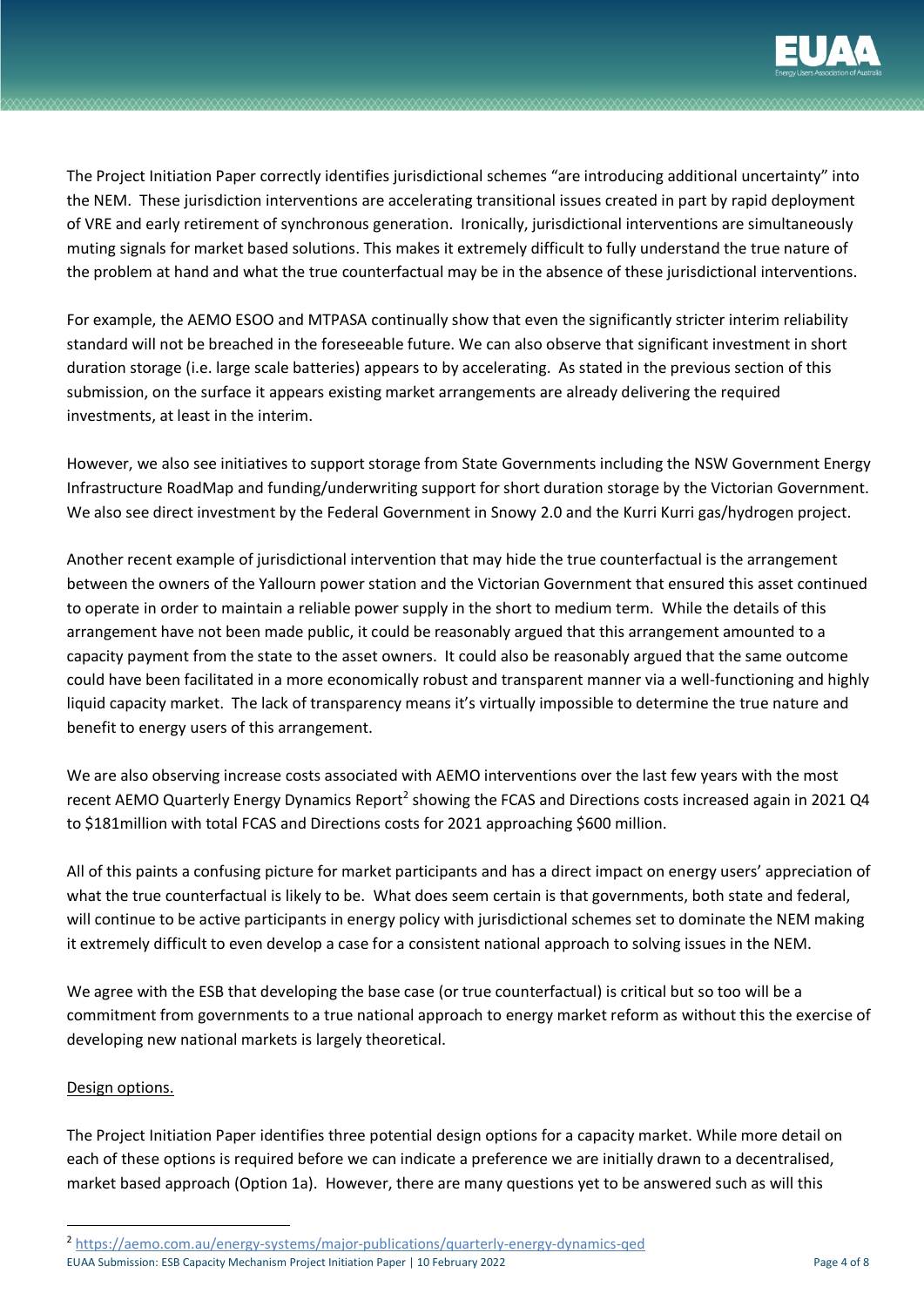

approach exacerbate market power issues or will it stop a generator from backing up two different PPA's at different times as might happen now in the spot market? It could be that auctions with required participation (at least for larger participants) under set conditions may be highly beneficial as it would aid price discovery which can be an issue with the decentralised approach. These, and many other issues will need to be fleshed out before we are able to make a final decision on our preferred approach.

Some members have indicated that Option 1b (hybrid decentralised approach) may also be acceptable provided the central body responsible for determining capacity requirements follows a transparent process and adheres to independently assessed reliability standards. We understand that a hybrid approach where capacity requirements are set by a central body and sourcing is left to liable parties is used in other jurisdictions and has proven successful.

In assessing a centralised approach our main concern is we end up overcooking reliability and capacity leading to higher costs than necessary. We have expressed our concerns with the Interim Reliability Standard and the apparent conservative nature of AEMO and governments on many occasions as both have a tendency to force additional, potentially unnecessary costs onto consumers. If central bodies are to maintain a high degree of control over a future capacity market then transparency and accountability of processes must improve.

The Project Initiation Paper makes reference to capacity markets that are operating in overseas jurisdictions. It would be useful to understand the consumer cost impacts of each of these capacity markets and the level of reliability that was achieved against stated reliability targets. We would have thought that the WEM capacity market would also provide important insights and are surprised that it was not featured as part of the Project Initiation paper.

# Market Price Cap (MPC) .

It is the firm view of many EUAA members that with the introduction of a capacity market, where capacity payments are provided in order to encourage investment in the right form of asset, there can be no justification for maintaining the MPC at its current level. The key concern is that by providing capacity payments and a high MPC we are effectively rewarding assets twice, leading to unnecessarily high costs for consumers.

However, other members believe this does not have to happen and the ability of participants to game the market can be managed through bidding requirements on generators that have committed capacity in the capacity market (i.e. through the introduction of a bid price cap).

We look forward to participating in the process of market design to ensure energy users do not end up paying twice for the same service (or no service at all).

We recognise that some existing investments (generators, batteries) have been made on the assumption that the MPC remains at current levels so a transition period, including the potential for limited grandfathering (with appropriate sunset dates) would be appropriate if this option was pursued.

## Capacity costs must be capable of being hedged.

An important feature of the recovery of energy-only costs from consumers, is that retailers are able to hedge their spot market exposure through the contract market and offer large electricity customers fixed prices.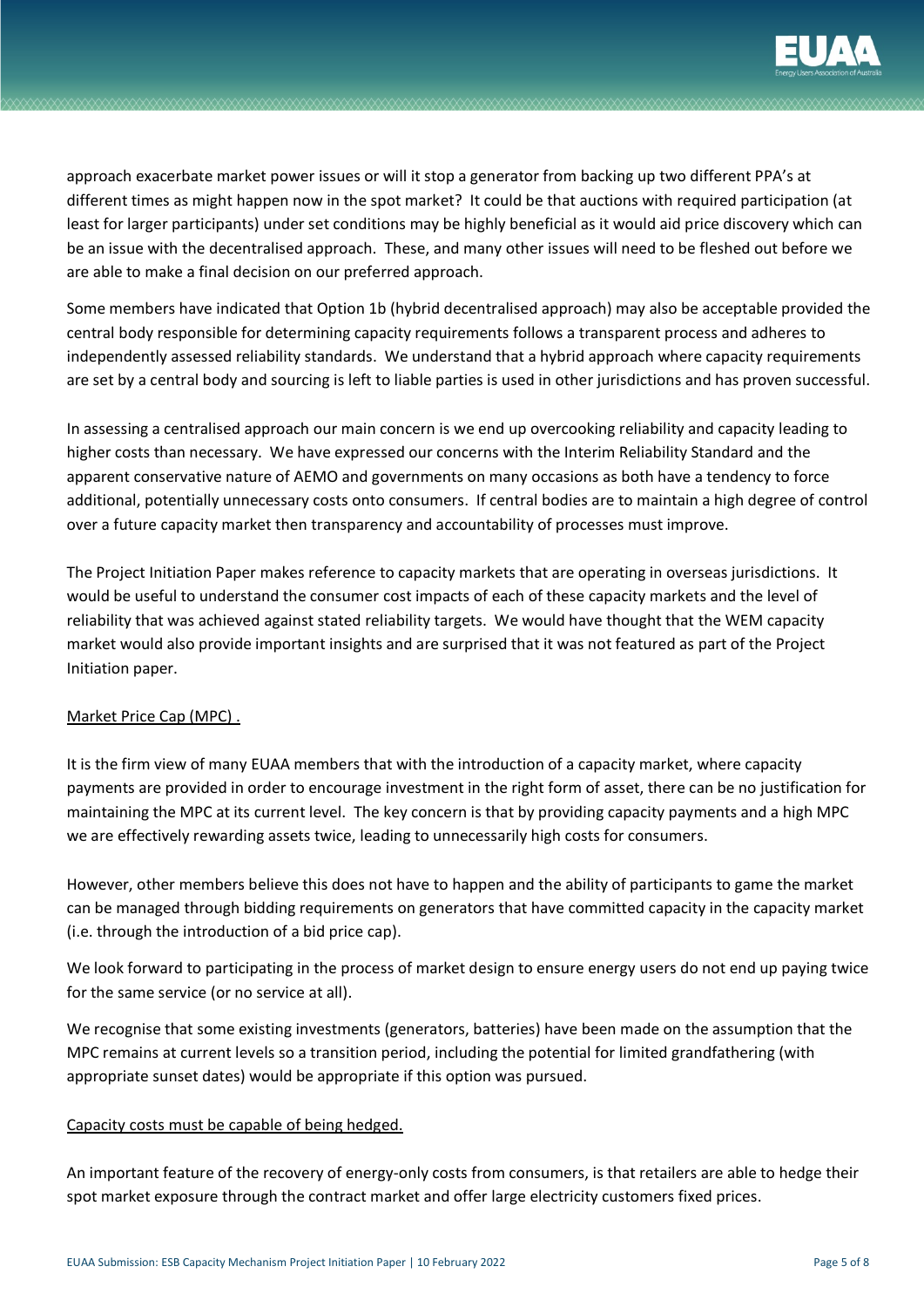

As the NEM continues to evolve, the percentage of costs that was historically recovered via the energy-only market is shifting into cost components that can not be fixed by retailers (such as FCAS, market interventions, system strength etc).

Many of these other market costs cannot be readily hedged by retailers, effectively requiring that retailers have little choice but to pass-through these variable costs as they are incurred. The unhedgeable nature of these other market costs causes large, unexpected and unbudgeted electricity costs to be passed through to large electricity consumers. Large electricity consumers have no capability to manage this financial risk.

Therefore, a design element that should be considered is that capacity market costs should be capable of being passed through as a fixed cost to large electricity consumers. This necessitates that the design of the capacity market provides a liquid contracting market that trades years ahead to allow retailers to hedge their exposure and provide fixed pricing when quoting electricity consumers.

## Interaction with energy-only market.

A capacity requirement for residual generation will necessitate a need to consider the interaction with the energyonly market, particularly how AEMO schedules generation. Further consideration will be needed on scheduling rules, to minimise overall system costs to consumers between the energy-only market and the capacity market. We expand on our concerns in the next section.

We would also add that the ESB needs to look carefully at the impact to energy only market through potentially encouraging assets with higher LRMC and very low SRMC costs becoming "baseload" generators on the back of capacity payments as this may have a counterproductive impact on reliability.

## Gaming and double dipping.

We are concerned that the creation of a capacity market, sitting alongside the existing energy only market, may lead to instances of generators gaming their position, leading to those generators receiving capacity payments and payments for the same energy. Market rules will need to be carefully designed such that a generator can receive an energy price (MWh) OR they can receive a fixed capacity payment (MW) and perhaps a variable capacity price, e.g. \$300 cap (we believe this would be the financial equivalent to how the WA WEM works).

Some members have also raised issues around the potential for bad faith bidding particularly with fast response assets and their ability to arbitrage multiple markets.

To manage some of these issues we suggest the following principles:

- The capacity market should be defined to avoid any double dipping by generators.
- A principle of "additionality" should be applied. That is, the capacity that is rewarded under a capacity market framework is in addition to the capacity that already operates in the energy only market.
- Capacity market revenue should not be earned by generations in addition to (or at the same time as) the energy-only market. We need to avoid the instances where generators seek to maximise profit at the expense of consumer by generating additional revenue but not providing an additional service.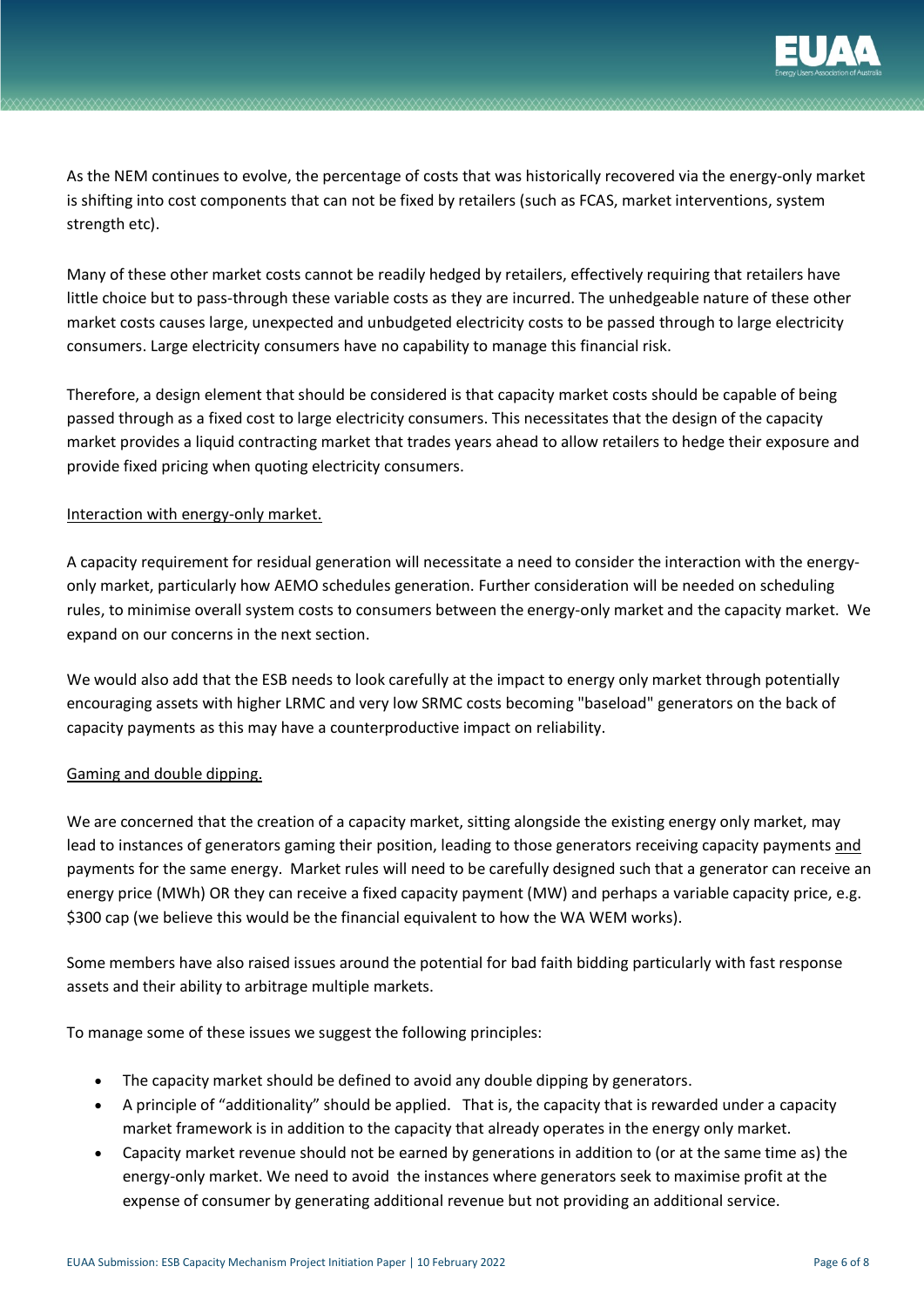

• Capacity requirements should be defined as being the residual generation required to support the market. Defining capacity as residual generation ensure costs are minimised and that consumers are paying for technologies that are providing firming capacity.

## Total cost of the reform.

All too often consumers are directed to reductions in the wholesale price of energy as the key indicator of benefits arising from new policy or regulation. While the reduction in wholesale prices are welcome, if this comes about by the shifting of cost from one part of the system (i.e. wholesale) to another part of the system (i.e. networks) then the benefit evaporates very quickly.

Therefore, in developing a capacity market that sits alongside the energy only market consumers will be focussed on the total cost of the reform, not just the impact of individual pieces. It is the impact on the final bill that is important for energy users and we ask that the ESB is similarly focussed on this outcome.

## Treatment of existing contracts and transitional issues.

Most large commercial and industrial facilities have long term electricity contracts in place that contain a range of change-in-law provisions meaning energy users are not immune to changes in the market. Many EUAA member companies feel that existing long-term contracts (including VRE PPA's) need to be grandfathered in some way, especially where such a significant change in the market structure is being proposed.

It should be noted that these contracts are in many cases underpinning minimum demand and dispatchable generation. These industrial loads have not reduced their minimum load and therefore, the counterparty retains their ability to manage capacity and other services on these loads through existing NEM mechanisms. These existing contracts underpin, and will continue to underpin dispatchable generation and system reliability, particularly when demand is low and VRE generation is high.

Some EUAA members feel there is a real risk that large base load could pay twice for additional market services (i.e. via existing contracts and via capacity payment pass-through) introduced to provide reliable and secure supply for customers with highly variable demand.

For those assets seeking to re-contract or develop new long-term contracts, the situation is becoming increasingly difficult with the increasing number of markets adding complexity and risk. Member companies report that contract counterparties are less able to supply bundled contracts and as noted above there is the real risk that through bundled contracts that pre-date particular changes to the market, large users may pay twice.

Some member companies have identified the potential impact on VRE PPA structures:

- A typical run of plant deal becomes extremely risky (where generation output is variable and may not match counter party consumption), particularly for load who have some demand elasticity
- Firmed offtake agreements i.e. such as those designed to match an ASX Swap products under PRS framework, which technically have a firmness factor of 1 become invalidated
- Potential for double pass through from the asset owner (on the generator side) and retailer on the pool passthrough on capacity